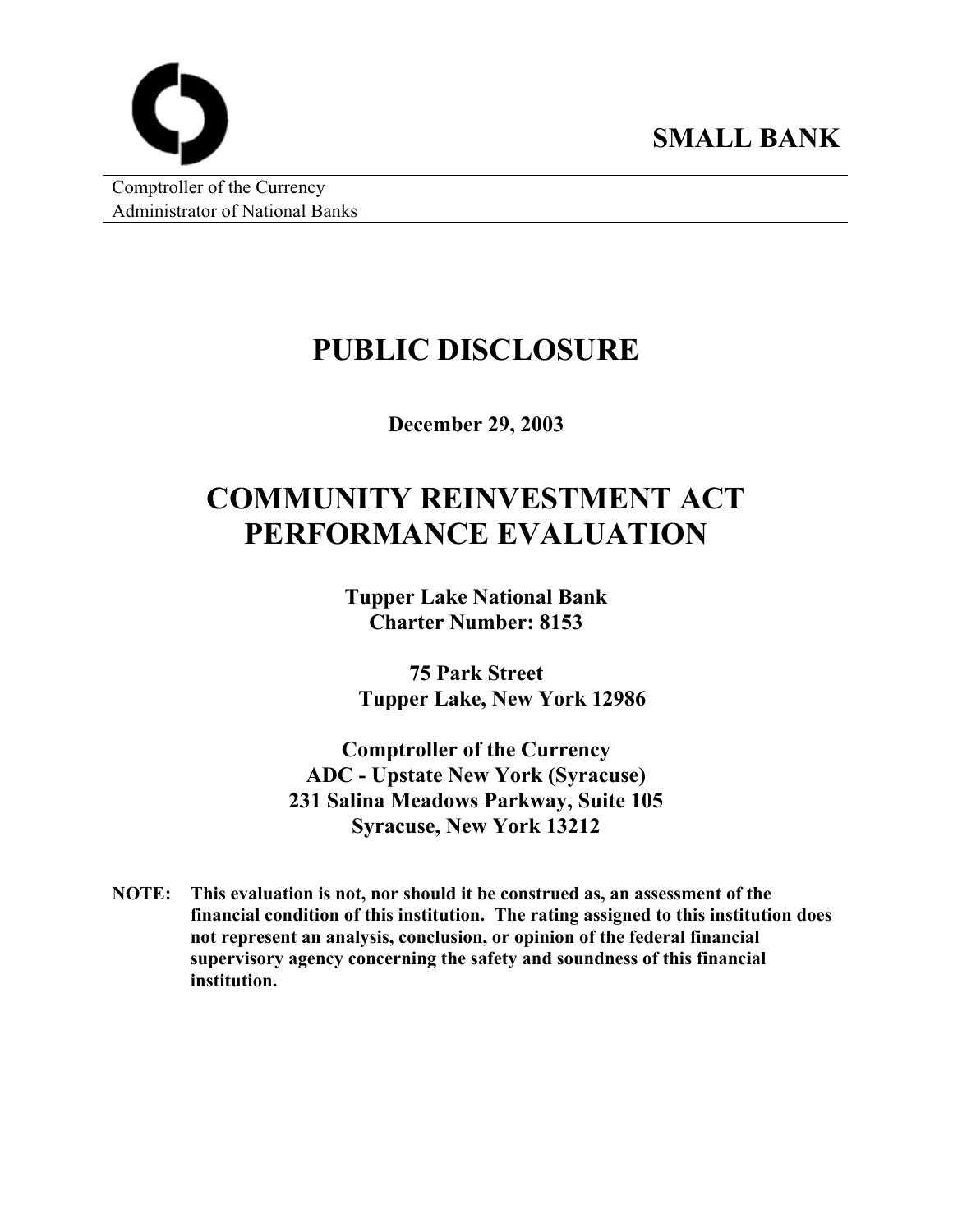# $\frac{1}{2}$ BLE OF CONTENTS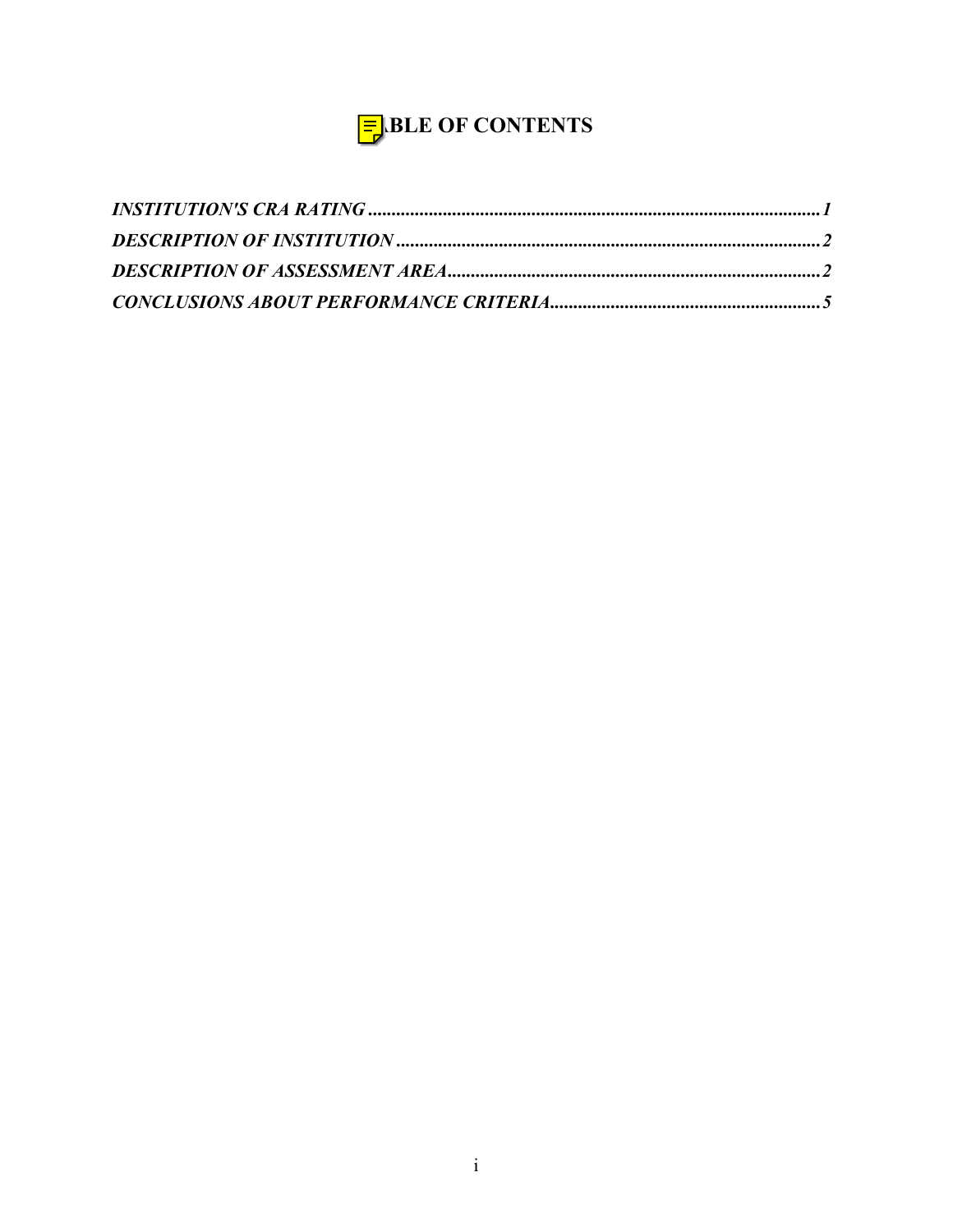#### **GENERAL INFORMATION**

<span id="page-2-0"></span>The Community Reinvestment Act (CRA) requires each federal financial supervisory agency to use its authority when examining financial institutions subject to its supervision, to assess the institution's record of meeting the credit needs of its entire community, including low- and moderate-income neighborhoods, consistent with safe and sound operation of the institution. Upon conclusion of such examination, the agency must prepare a written evaluation of the institution's record of meeting the credit needs of its community.

This document is an evaluation of the Community Reinvestment Act (CRA) performance of **Tupper Lake National Bank (TLNB)** prepared by the Office of the Comptroller of the Currency (OCC), the institution's supervisory agency, as of December 29, 2003. The agency rates the CRA performance of an institution consistent with the provisions set forth in Appendix A of 12 CFR Part 25.

# **INSTITUTION'S CRA RATING**  $=$

#### **This institution is rated Satisfactory.**

The primary reasons supporting this rating are:

- The average loan to deposit ratio at 64% meets the standards for satisfactory performance.
- TLNB meets the standard for satisfactory performance for loans originated within the bank's assessment area.
- Borrower distribution meets the standard for satisfactory performance based on the distribution of credit to borrowers of different income levels and to businesses of different sizes.
- Geographic distribution of loan originations meets the standard for satisfactory performance based on the distribution of credit to borrowers and businesses in different geographies.
- TLNB has not received any CRA-related complaints during the evaluation period.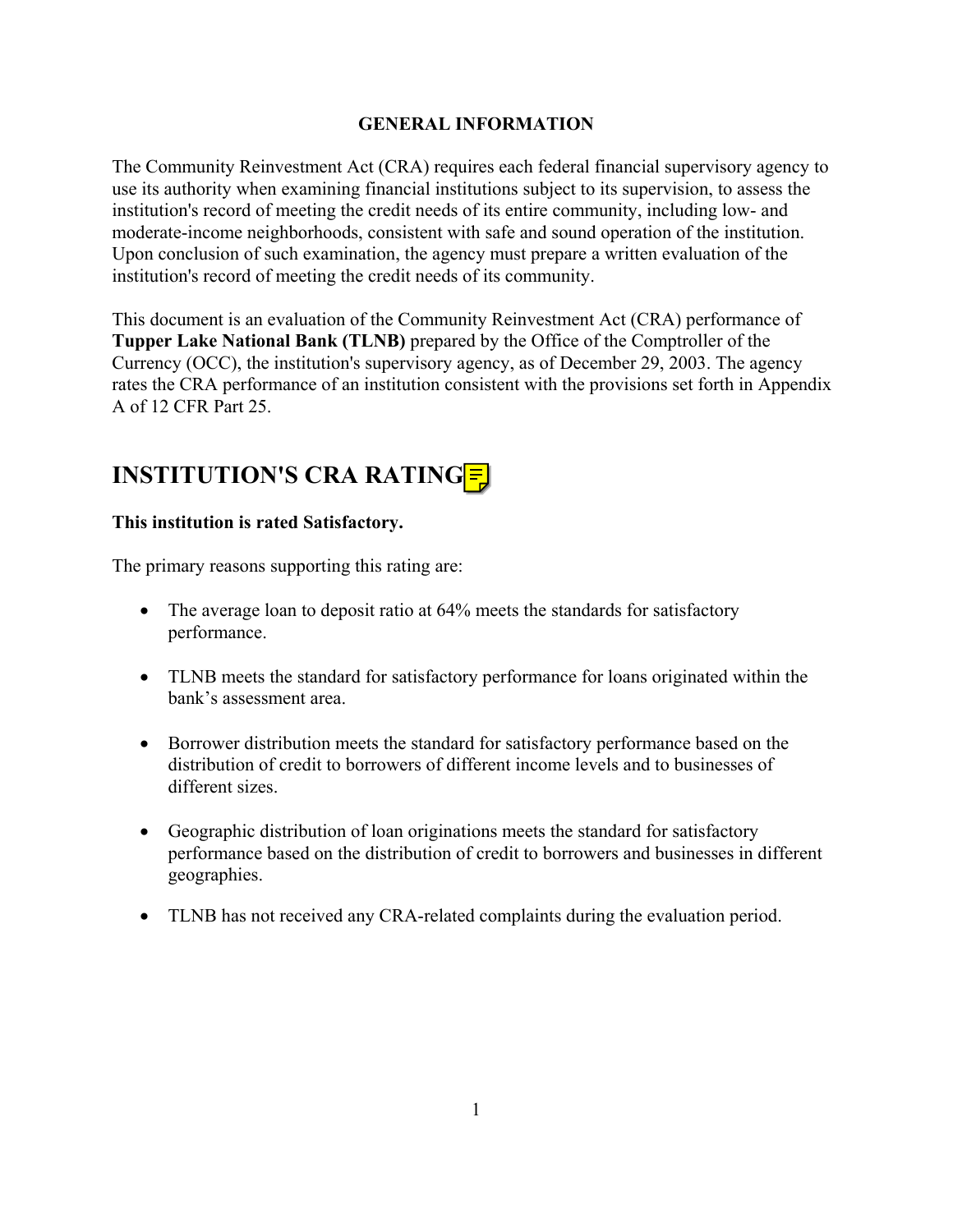# <span id="page-3-0"></span>**DESCRIPTION OF INSTITUTION**

TLNB is a \$78 million community bank headquartered in Tupper Lake, New York, located in the rural Adirondack Mountains in northern New York State. TLNB is owned by TLNB Financial Corp., a one-bank holding company. As of September 30, 2003, TLNB's total assets were \$78 million, consisting mainly of \$40 million (51%) in loans and \$30 million (38%) in investments. The bank's deposits total \$60 million. The loan portfolio consists of \$19 million in residential real estate loans, \$17 million in commercial and commercial real estate loans, and \$4 million in consumer loans. During the majority of the evaluation period, management focused on commercial lending and residential real estate lending.

TLNB has four locations serving the Tupper Lake and Plattsburgh, New York, regions in two assessment areas (AAs). The first AA consists of nine geographies and covers an area with an approximate radius of 30 miles from two banking offices located in the Village of Tupper Lake and one banking office in the Village of Saranac Lake, New York. This AA covers portions of Franklin, Essex, Hamilton, and St. Lawrence counties. All three banking offices offer drive-up window service, extended banking hours and provide a full range of deposit and loan services. The main banking office, located in Tupper Lake, has the only Automated Teller Machine (ATM) available in the village. The two banking offices in the Village of Tupper Lake are located in moderate-income geographies while the Saranac Lake banking office is in a middleincome geography.

The second AA consists of 10 geographies and covers the greater Plattsburgh, New York, area extending to the Vermont border. The banking office in Plattsburgh offers drive-up window service, extended banking hours and provides a full range of deposit and loan services. This banking office is located in a middle-income geography.

TLNB does not have any legal, financial, or other factors that would impede its ability to help meet the credit needs in its defined AAs. At the last CRA examination dated June 22, 1999, TLNB demonstrated a satisfactory level of performance, meeting the credit needs of the community.

# **DESCRIPTION OF ASSESSMENT AREA**

# **Tupper Lake-Saranac Lake AA**

The Tupper Lake-Saranac Lake AA consists of nine geographies. Eight of these geographies are middle-income, and one is a moderate-income geography. This AA does not contain any lowincome geographies. The AA meets the requirements of the regulation and does not arbitrarily exclude low-or moderate-income geographies.

The AA has a total population of approximately 26,044 in 6,301 families and 9,689 households. The table below further describes the distribution of the population, families and households based on geographic income categories. The AA consists of 18.97% low-income, 19.96%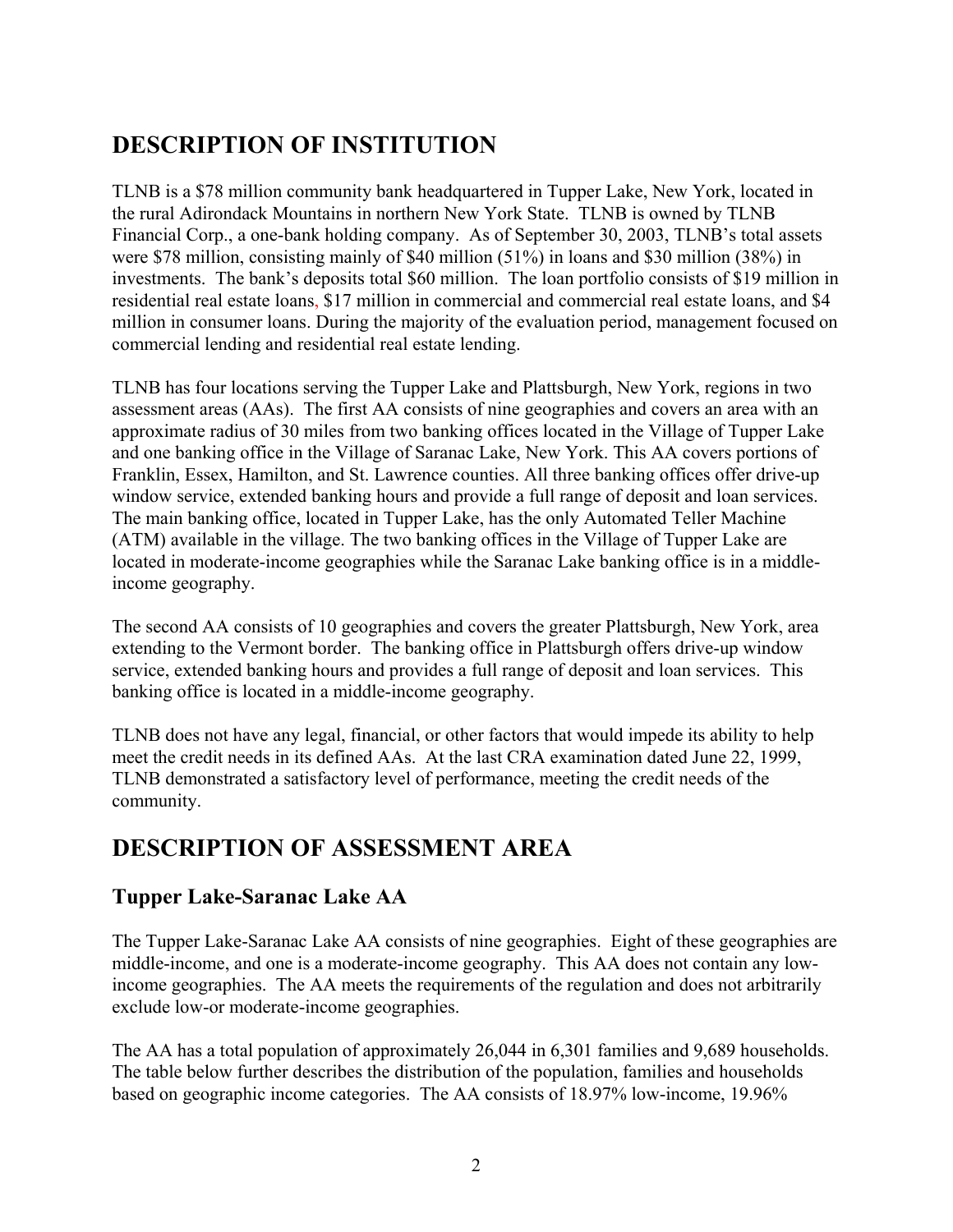moderate-income, 23.62% middle-income, and 37.45% upper-income families. Of the 15,405 housing units in the AA, 40% are owner-occupied, 22% are rental-occupied, and 38% are vacant. The median housing value in the AA is \$64,601, with a median housing age of 56 years.

| Selected Characteristics by Income Category of the Geography |                   |                   |                 |                   |                                           |  |
|--------------------------------------------------------------|-------------------|-------------------|-----------------|-------------------|-------------------------------------------|--|
| Geographic                                                   | <b>Percentage</b> |                   |                 |                   |                                           |  |
| <i><u><b>Income</b></u></i><br>Category                      | Geographies       | <b>Population</b> | <b>Families</b> | <b>Households</b> | Owner-<br><b>Occupied</b><br><b>Units</b> |  |
| Moderate                                                     | 11.11             | 15.68             | 16.14           | 15.39             | 15.27                                     |  |
| Middle                                                       | 88.89             | 84.32             | 83.86           | 84.61             | 84.73                                     |  |
| Total                                                        | 100.00            | 100.00            | 100.00          | 100.00            | 100.00                                    |  |

Source: 1990 U.S. Census

The 1990 U.S. Census Median Family Income for the AA is \$31,472. This figure is used to determine the income designation of the geographies. The 2002 Updated Median Family Income for the AA is \$43,600. This figure is used to evaluate borrower income distribution in this AA. The Updated Median Family Income is based on information from the Department of Housing and Urban Development (HUD).

The New York State unemployment rate for December 2003 was 6.1%; the non-MSA portion of NYS was 6.0%. The unemployment rates for Franklin, Essex, Hamilton, and St. Lawrence counties are as follows: 7.6%, 7.5%, 9.6% and 8.1%, respectively. The AA is considered to be very rural with much of the area outside of the two major villages containing mountainous geological barriers. Economic conditions in the area around the Village of Tupper Lake are stable but stagnant. The area around the Village of Saranac Lake is experiencing moderate growth in housing and business. Major employers are O.W.D. Plastics Inc., New York State mental and prison facilities, federal prison facilities, Paul Smith's College, and local elementary and high schools. There are several logging firms and other service type businesses located throughout the area.

TLNB has some competitors in Franklin, Essex, Hamilton, and St. Lawrence counties. In Franklin County, six commercial banks have 16 offices. In Essex County, five commercial banks have 17 offices. Hamilton County has two commercial banks with three offices. In Hamilton County and St. Lawrence County, the bank does not have a physical presence, but management considers a portion of the counties as part of the AA.

## **Plattsburg AA**

The Plattsburg AA consists of ten geographies in Clinton County. One of these geographies is upper-income, five are middle-income, three are moderate-income, and one is not classified and consists entirely of SUNY Plattsburg. This AA does not contain a low-income geography. The AA meets the requirements of the regulation and does not arbitrarily exclude low- or moderateincome geographies.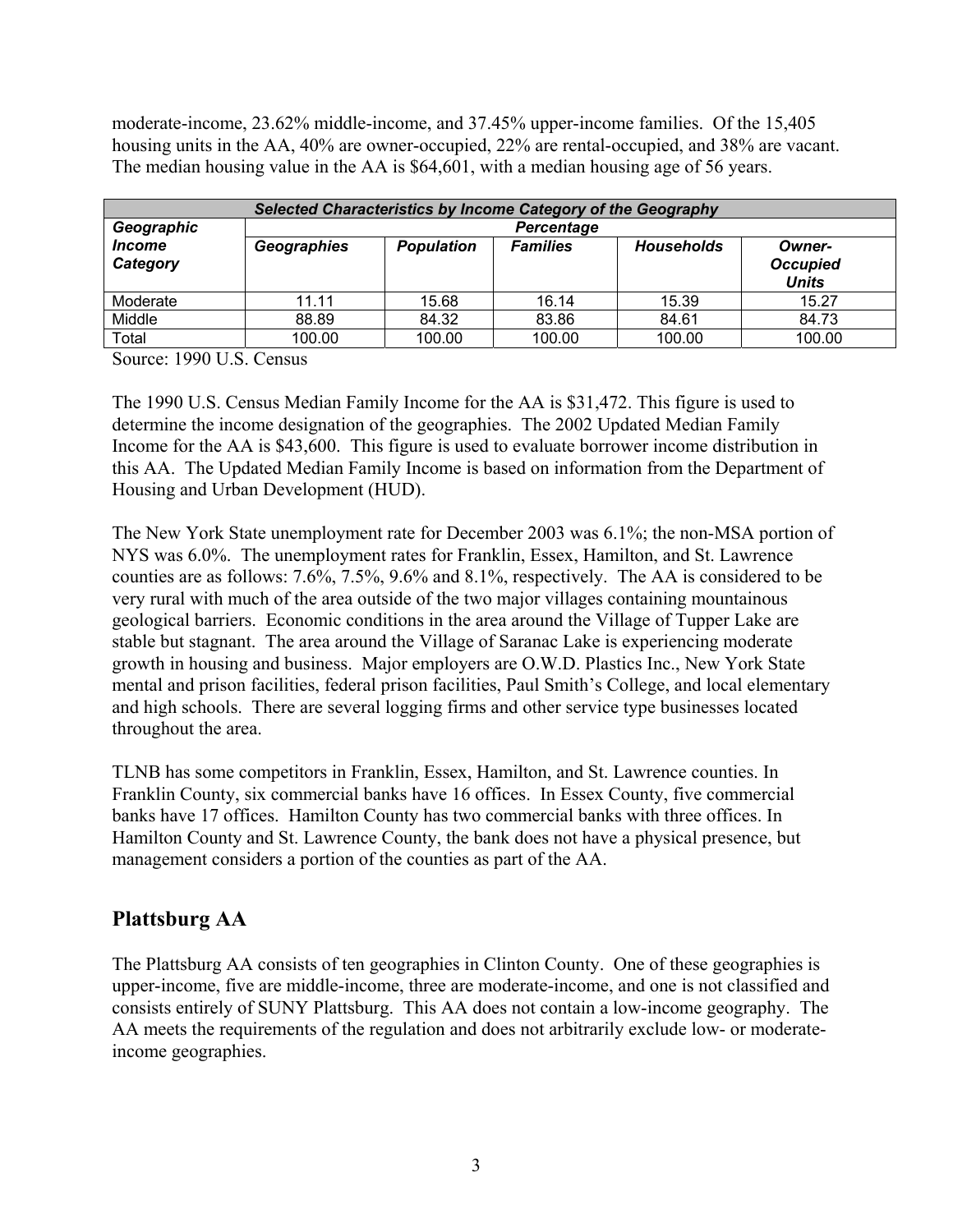The AA has a total population of approximately 38,496 in 8,826 families and 13,415 households. The table below further describes the distribution of the population, families, and households based on geographic income categories. The AA consists of 18.64% low-income, 21.11% moderate-income, 23.22% middle-income, and 37.03% upper-income families. Of the 14,192 housing units in the AA, 44% are owner-occupied, 50% are rental-occupied, and 6% are vacant. The median housing value in the AA is \$75,006 with a median housing age of 49 years.

| Selected Characteristics by Income Category of the Geography |                    |                   |                 |                   |                                 |  |  |
|--------------------------------------------------------------|--------------------|-------------------|-----------------|-------------------|---------------------------------|--|--|
| Geographic                                                   |                    | <b>Percentage</b> |                 |                   |                                 |  |  |
| <i><b>Income</b></i><br>Category                             | <b>Geographies</b> | <b>Population</b> | <b>Families</b> | <b>Households</b> | Owner-<br><b>Occupied Units</b> |  |  |
| Moderate                                                     | 30.00              | 34.34             | 32.59           | 34.30             | 14.70                           |  |  |
| Middle                                                       | 50.00              | 47.75             | 55.23           | 53.80             | 67.64                           |  |  |
| Upper                                                        | 10.00              | 11.47             | 12.18           | 11.80             | 17.66                           |  |  |
| Income not                                                   |                    |                   |                 |                   |                                 |  |  |
| Designated                                                   | 10.00              | 6.44              | 0.00            | 0.10              | 0.00                            |  |  |
| Total                                                        | 100.00             | 100.00            | 100.00          | 100.00            | 100.00                          |  |  |

Source: 1990 U.S. Census

The 1990 U.S. Census Median Family Income for the AA is \$31,472. This figure is used to determine the income designation of the geographies. The 2002 Updated Median Family Income for the AA is \$43,600. This figure is used to evaluate borrower income distribution in this AA. The Updated Median Family Income is based on information from the Department of Housing and Urban Development (HUD).

The New York State unemployment rate for December 2003 was 6.1%; the non-MSA portion of NYS was 6.0%. The unemployment rate for Clinton County was 6.0%. Employment in the area is heavily dependent on tourism and a positive impact from interaction with Canadian citizens and companies. In 2000, the Plattsburgh-North County Chamber of Commerce released an assessment of the economic impact of Canada on Clinton County. They determined Canadian citizens and companies contributed \$1.33 billion annually to the area through employment, real estate purchases, property taxes, professional services, exports, and health care. Major employers in the area include NYS Department of Corrections, Wyeth-Ayerst Laboratories, International Paper, State University of New York at Plattsburgh, local governments, and schools.

In Clinton County, TLNB competes with eight commercial banks with 24 offices, 16 of which are in Plattsburg.

During the examination, we contacted three agencies involved in the local development of TLNB's AAs. The agencies indicated that local community credit needs included flexible financing terms for small business loans to help maintain tourism in the area. One contact noted that lack of affordable housing was currently an issue and was expected to worsen as property values increase while salaries of employees working in the tourism industry remain stagnant.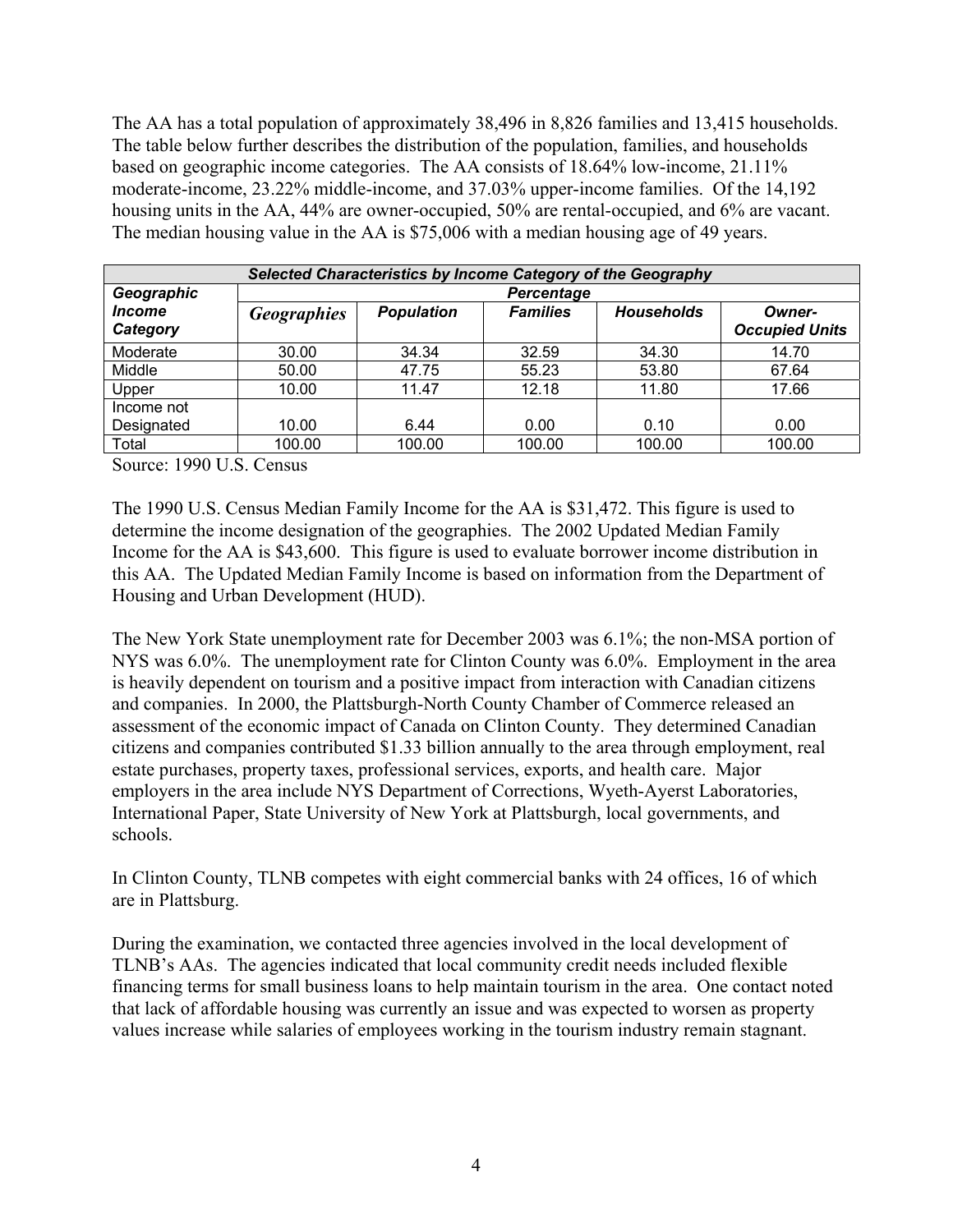# <span id="page-6-0"></span>**CONCLUSIONS ABOUT PERFORMANCE CRITERIA**

This evaluation of TLNB's performance covers the period from June 22, 1999, to December 31, 2002. The evaluation includes an analysis of each of the two non-MSA AAs.

Based on a discussion with management and a review of the new loan reports for 2001 and 2002, we determined the bank's primary products to be residential real estate loans and commercial loans. Our analysis and conclusions are based on a sample of 43 real estate loans and 54 commercial loans located in both AAs.

## **Loan to Deposit Ratio**

TLNB's loan-to-deposit ratio meets the standard for satisfactory performance for similarly situated banks headquartered in the AAs. Since the last CRA examination dated June 22, 1999, TLNB's average loan-to-deposit ratio was 64%. TLNB's average loan-to-deposit ratio is within the range for similar sized rural banks, which had average loan to deposit ratios from 63% to 91%.

## **Lending in the Assessment Area**

Lending within the AAs meets the standard for satisfactory performance with 76% of the number and 74% of the amount of loans originated within the bank's two AA's. Based on our sample of 54 commercial loans totaling \$6,959,531 originated or purchased by the bank during this evaluation period, there were 39 loans (72%) and \$5,030,980 (72%) within the banks two AAs. We selected a sample of 43 real estate loans totaling \$3,014,115 originated or purchased by the bank during this evaluation period. Of this sample, 35 of the loans (81%) and \$2,291,615 (76%) were within the banks two AAs.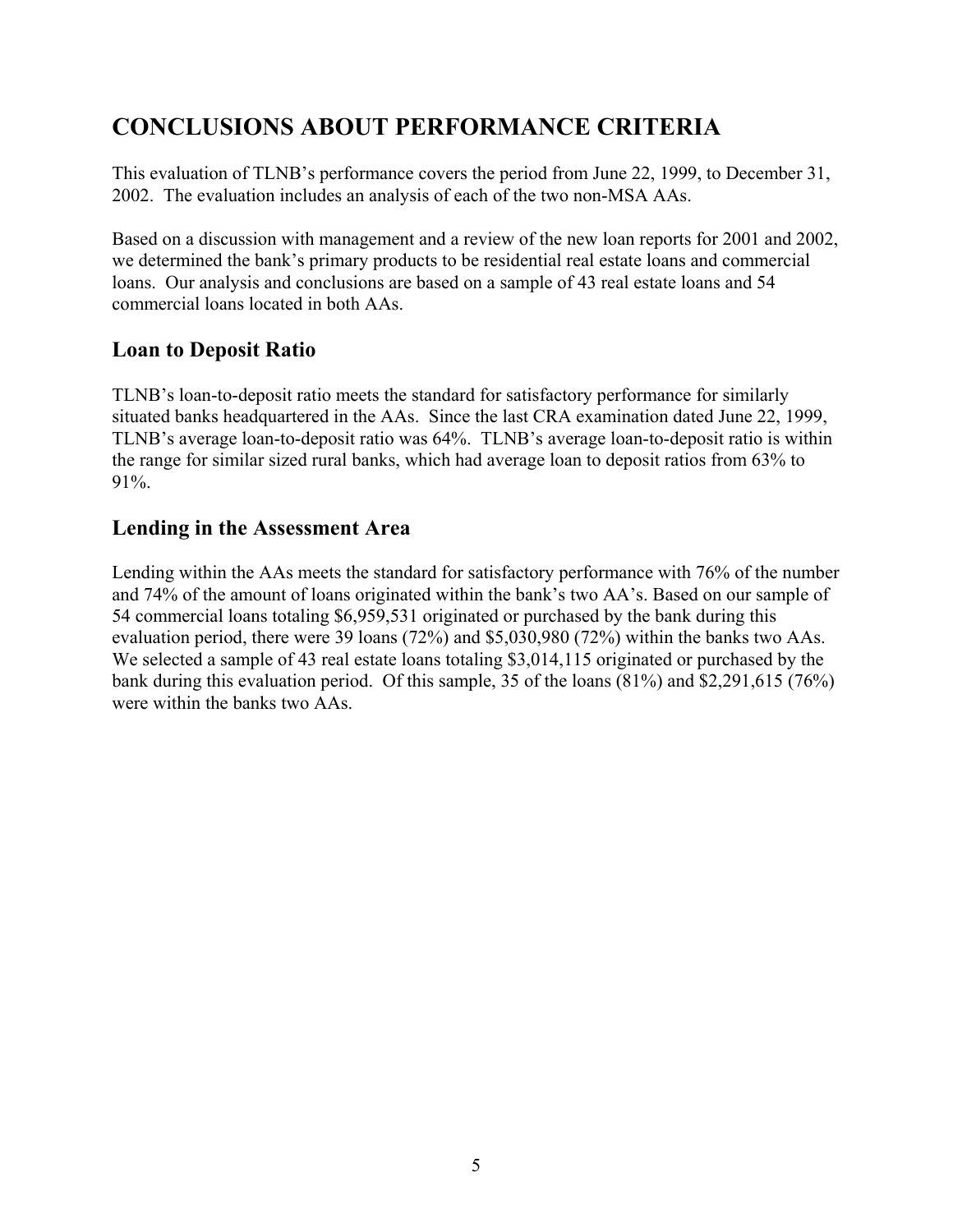## **Lending to Borrowers of Different Incomes and Businesses of Different Sizes**

TLNB's record of lending to borrowers of different incomes and to businesses of different sizes meets the standard for satisfactory performance.

#### **Borrower Distribution - Tupper Lake- Saranac Lake Assessment Area**

| <b>Income</b><br><b>Designation of</b><br>the Borrower | Number of<br>Loans in<br><b>Sample</b> | <b>CNT/Total</b><br>(%) | Amount<br>(\$) | <b>Amt/Total</b><br>$(\% )$ | <b>Family</b><br><b>Distribution</b><br>$(\%)$ |
|--------------------------------------------------------|----------------------------------------|-------------------------|----------------|-----------------------------|------------------------------------------------|
| Low                                                    | 3                                      | 10.00                   | 183,400        | 9.63                        | 18.97                                          |
| Moderate                                               | 9                                      | 30.00                   | 458,980        | 24.10                       | 19.97                                          |
| Middle                                                 | 6                                      | 20.00                   | 330,787        | 17.36                       | 23.62                                          |
| Upper                                                  | 12                                     | 40.00                   | 931,648        | 48.91                       | 37.44                                          |
| <b>Totals</b>                                          | 30                                     | 100.00                  | 1,904,815      | 100.00                      | 100.00                                         |

#### **Residential Mortgages**

The borrower distribution of residential mortgages to low-income borrowers in the Tupper Lake-Saranac Lake Assessment Area is good. While residential mortgages to low-income borrowers is lower than the distribution of families, this level of penetration is considered reasonable since 13% of the families in the AA are living below the poverty level and would unlikely be able to afford a home.

The borrower distribution of residential mortgages to moderate-income borrowers in the Tupper Lake-Saranac Lake AA is excellent.

#### **Borrower Distribution - Plattsburg Assessment Area**

#### **Residential Mortgages**

| <b>Income</b><br>designation of<br>the Borrower | Number of<br>Loans in<br><b>Sample</b> | <b>CNT/Total</b><br>(%) | <b>Amount</b><br>$($ \$) | <b>Amt/Total</b><br>(%) | <b>Family</b><br><b>Distribution</b><br>(%) |
|-------------------------------------------------|----------------------------------------|-------------------------|--------------------------|-------------------------|---------------------------------------------|
| Low                                             | 0                                      | 0.00                    |                          | 0.00                    | 18.64                                       |
| Moderate                                        | 0                                      | 0.00                    | 0                        | 0.00                    | 21.10                                       |
| Middle                                          | 0                                      | 0.00                    |                          | 0.00                    | 23.23                                       |
| Upper                                           | 5                                      | 100.00                  | 386,800                  | 100.00                  | 37.03                                       |
| <b>Totals</b>                                   | 5                                      | 100.00                  | 386,800                  | 100.00                  | 100.00                                      |

The sample size in the table above is the entire volume of residential real estate loans closed by the bank over the three-year examination period. As a result of the low number of residential mortgages originated in the Plattsburg Assessment Area, this was not meaningful and therefore, excluded from our analysis.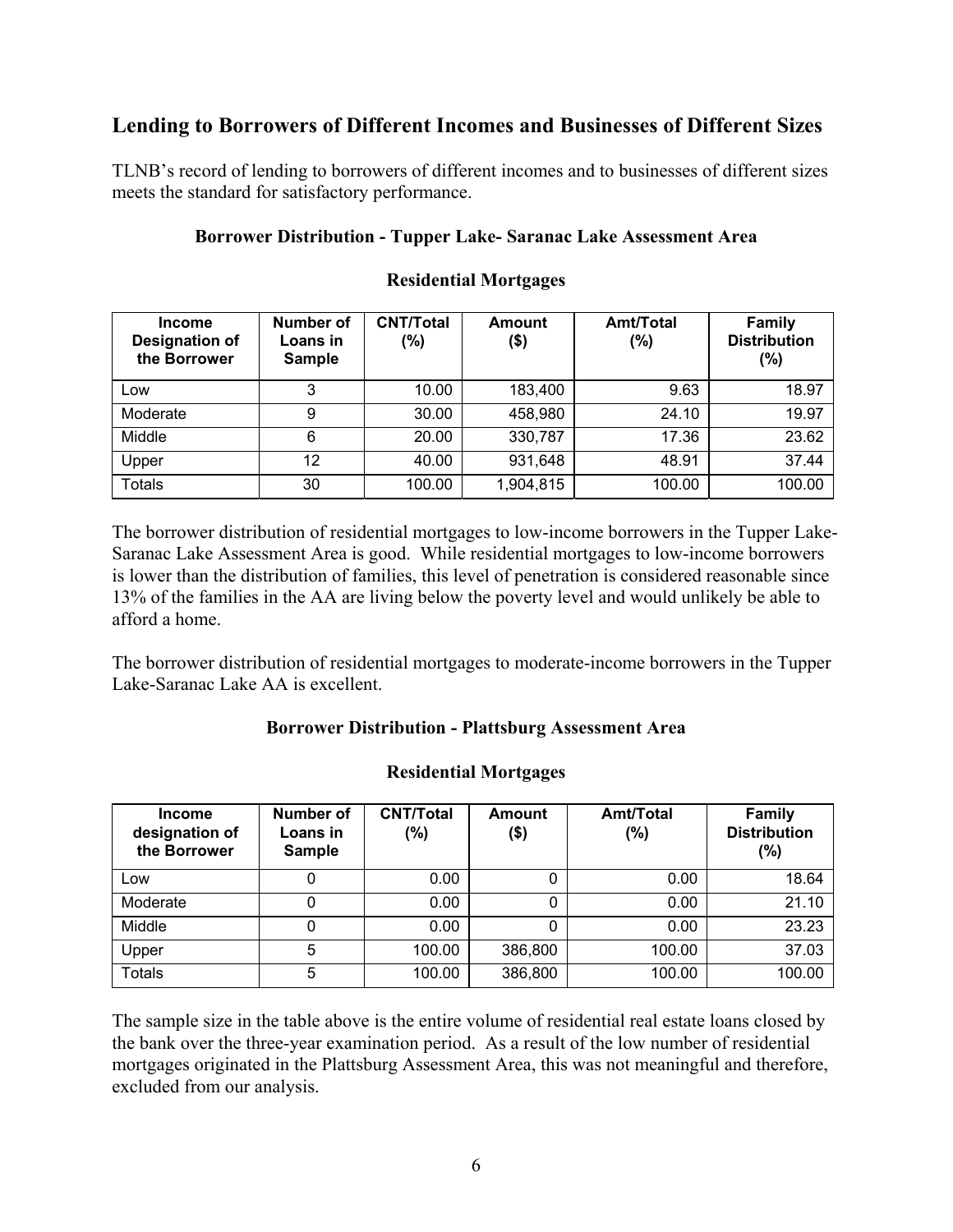| <b>Tupper Lake-Saranac</b><br><b>Lake AA</b> | <b>Number of</b><br>Loans in<br><b>Sample</b> | <b>CNT/Total</b><br>(%) | Amount<br>\$) | Amt/Total<br>(%) | 2002 Business<br>Demographics<br>(%) |
|----------------------------------------------|-----------------------------------------------|-------------------------|---------------|------------------|--------------------------------------|
| Loans with Revenue<br>$\le$ = \$1MM          | 18                                            | 90.00                   | 1,694,480     | 95.50            | 94.12                                |
| Loans with Revenue<br>$$1MM+$                | 2                                             | 10.00                   | 80,000        | 4.50             | 5.88                                 |
| <b>Totals</b>                                | 20                                            | 100.00                  | 1,774,480     | 100.00           | 100.00                               |

**Business Loans - Tupper Lake- Saranac Lake Assessment Area** 

Lending to businesses of different sizes in the Tupper Lake-Saranac Lake AA is good. The number of loans to businesses with revenues less than or equal to \$1 million was slightly below the demographic.

|  |  | <b>Business Loans - Plattsburgh Assessment Area</b> |
|--|--|-----------------------------------------------------|
|--|--|-----------------------------------------------------|

| <b>Plattsburg AA</b>                | Number of<br>Loans in<br><b>Sample</b> | <b>CNT/Total</b><br>(%) | <b>Amount</b><br>\$) | Amt/Total<br>(%) | 2002 Business<br>Demographics<br>(%) |
|-------------------------------------|----------------------------------------|-------------------------|----------------------|------------------|--------------------------------------|
| Loans with Revenue<br>$\le$ = \$1MM | 15                                     | 79.00                   | 2,981,500            | 91.60            | 91.04                                |
| Loans with Revenue<br>$$1MM+$       | 4                                      | 21.00                   | 275,000              | 8.40             | 8.96                                 |
| <b>Totals</b>                       | 19                                     | 100.00                  | 3,256,500            | 100.00           | 100.00                               |

Lending to businesses of different sizes in the Plattsburg AA is good. The number of loans to businesses with revenues less than or equal to \$1 million was reasonable compared to the demographic.

## **Geographic Distribution of Loans**

TLNB's geographic distribution of loans meets the standard for satisfactory performance.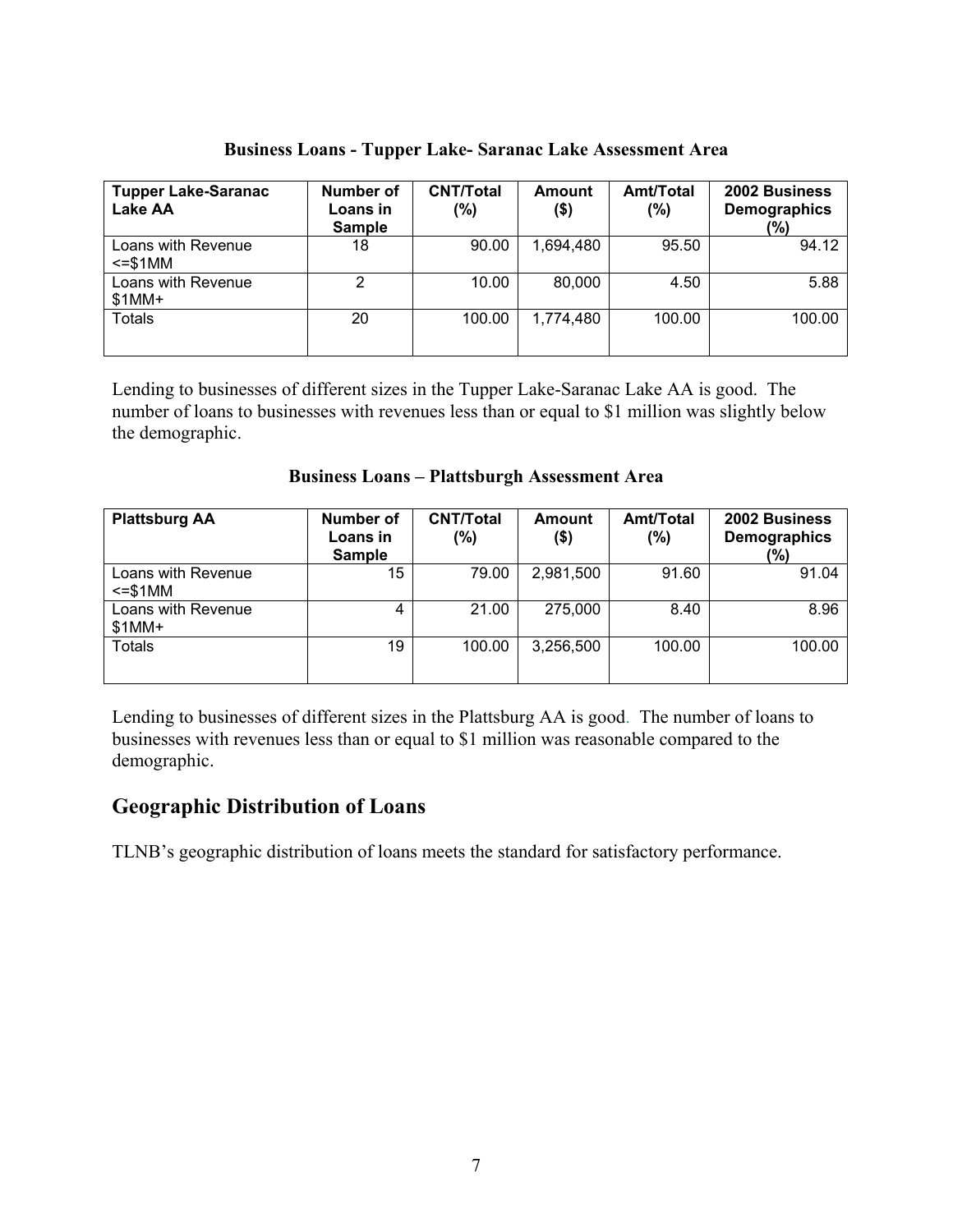#### **Geographic Distribution – Tupper Lake-Saranac Lake Assessment Area**

| <b>Income</b><br><b>Designation</b><br>of the<br>Geography | Number of<br>Loans in<br><b>Sample</b> | <b>CNT/Total</b><br>(%) | Amount<br>(\$) | <b>Amt/Total</b><br>(%) | Owner<br>Occupied<br><b>Housing</b><br>(%) |
|------------------------------------------------------------|----------------------------------------|-------------------------|----------------|-------------------------|--------------------------------------------|
| Moderate                                                   | 4                                      | 15.38                   | 235,000        | 12.34                   | 15.27                                      |
| Middle                                                     | 26                                     | 84.62                   | 1,670,000      | 87.66                   | 84.73                                      |
| Totals                                                     | 30                                     | 100.00                  | 1,774,000      | 100.00                  | 100.00                                     |

#### **Residential Mortgages**

The geographic distribution for residential mortgages in moderate-income geographies is good. There are no low-income geographies in this AA.

#### **Geographic Distribution - Plattsburg Assessment Area**

| <b>Income</b><br><b>Designation of the</b><br>Geography | Number of<br>Loans in<br><b>Sample</b> | <b>CNT/Total</b><br>(%) | Amount<br>(\$) | <b>Amt/Total</b><br>(%) | Owner<br>Occupied<br><b>Housing</b><br>$(\%)$ |
|---------------------------------------------------------|----------------------------------------|-------------------------|----------------|-------------------------|-----------------------------------------------|
| Moderate                                                |                                        | 0.00                    | 0              | 0.00                    | 14.70                                         |
| Middle                                                  |                                        | 0.00                    |                | 0.00                    | 67.64                                         |
| Upper                                                   | 5                                      | 100.00                  | 386,800        | 100.00                  | 17.66                                         |
| <b>Totals</b>                                           | 5                                      | 100                     | 386,800        | 100%                    | 100%                                          |

#### **Residential Mortgages**

The sample size in the table above is the entire volume of residential real estate loans closed by the bank over the three-year examination period. As a result of the low number of residential mortgages originated in the Plattsburg Assessment Area, this was not meaningful and therefore, excluded from our analysis.